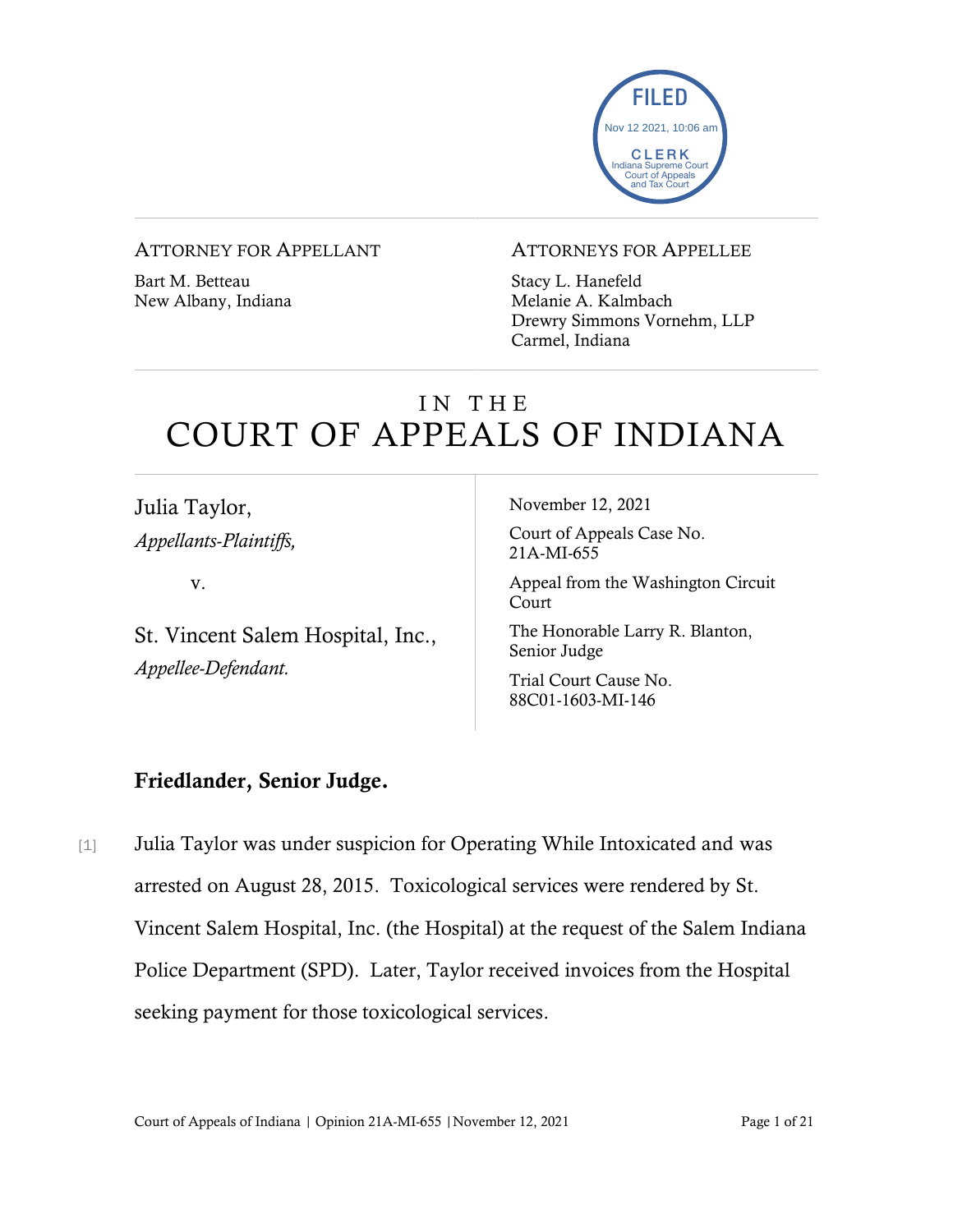- [2] Taylor filed a "Class Action Complaint for Declaratory Judgment," which she later amended to include others similarly situated, largely seeking: 1) certification of the matter as a class action; 2) an order finding that she and the class were not responsible for payment of the invoices from the Hospital; 3) reimbursement to the members of the class for any fees already paid; and 4) injunctive relief to prevent the Hospital, going forward, from seeking payment directly from individuals for those toxicology services. Appellants' App. Vol. 2, pp. 25-29, 45-46.
- [3] The trial court found that a class was sustainable, meeting all the criteria of Indiana Trial Rule 23(A), but that the action was moot because there was no "palpable harm not previously addressed by statute." *Id.* at 23. The court then dismissed the part of Taylor's complaint seeking a declaratory judgment and stated that the Hospital must follow Indiana Code section 36-2-13-18(g) (2011) when seeking reimbursement for the cost of services conducted at the request of law enforcement. The court further found that Rule 23(B)(2) $^{\rm l}$  did not extend to cases where the "appropriate final relief relates primarily, principally, and predominantly to monetary damages." *Id.* at 22. Taylor now appeals and the Hospital cross-appeals. We affirm.

 $<sup>1</sup>$  Indiana Trial Rule 23(B)(2) provides in pertinent part as follows:</sup>

An action may be maintained as a class action if the prerequisites of subdivision (A) are satisfied, and in addition: (2) the party opposing the class has acted or refused to act on grounds generally applicable to the class, thereby making appropriate final injunctive relief or corresponding declaratory relief with respect to the class as a whole[.]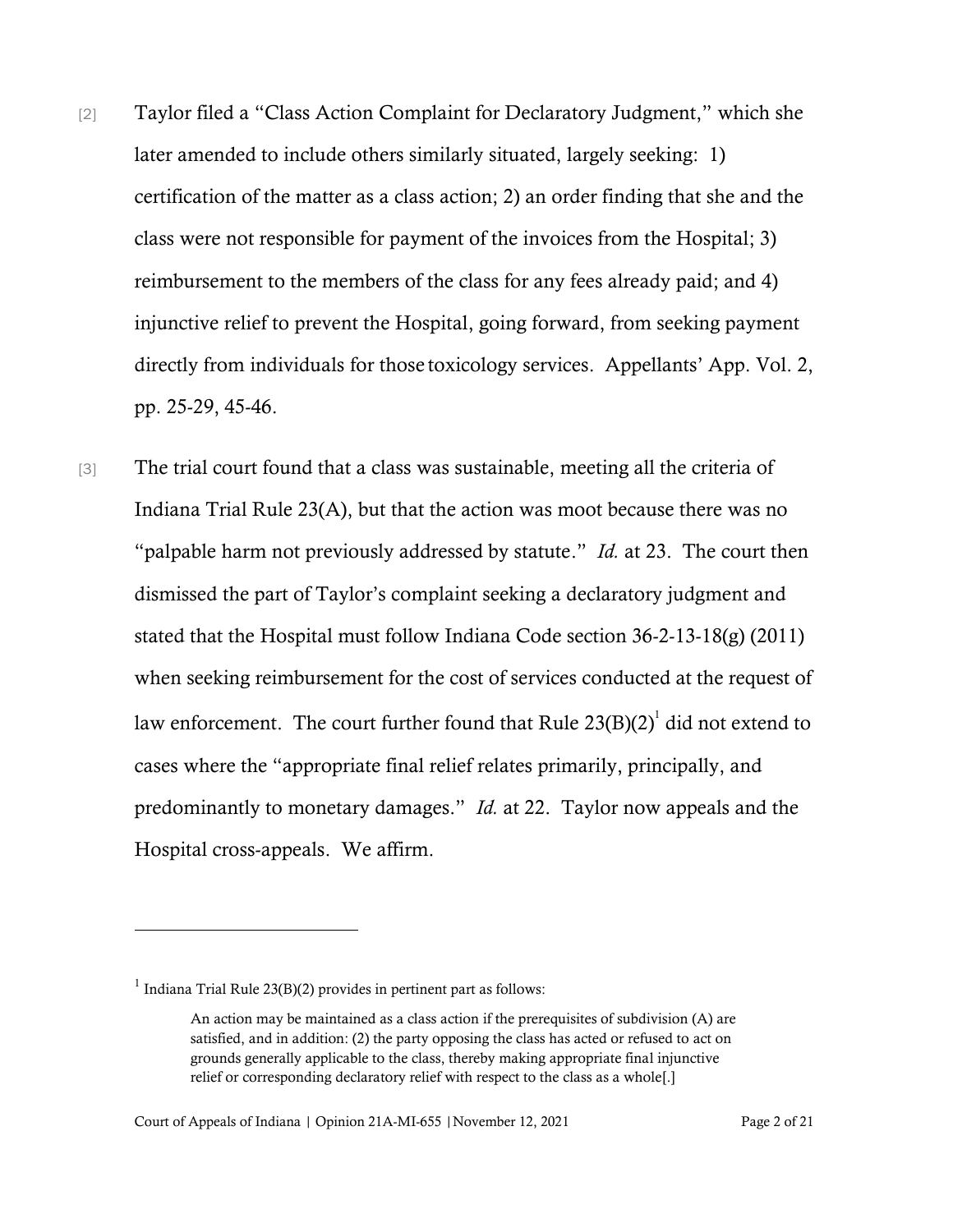[4] On cross-appeal, the Hospital raises this potentially dispositive issue:

1. Did the court err by refusing to conclude that the doctrine of defensive collateral estoppel was a bar to Taylor's complaint?

[5] Taylor raises the following issue for our review:

2. Was the court's rationale for dismissing Taylor's request for a declaratory judgment erroneous?

Taylor presents the additional following issue for our review in her crossappellee/reply brief:

3. Did the court err by concluding that Taylor was responsible for the costs of the toxicological testing because she was convicted?

- [6] On August 28, 2015, Taylor was detained by an SPD officer for suspicion of committing the offense of Operating While Intoxicated and was transported by an SPD officer to the Hospital for toxicological testing. After Taylor objected, an SPD officer obtained a search warrant to compel the testing. The Hospital's personnel collected her bodily substances and tested them at the request of SPD. Taylor was later billed directly by the Hospital for those services.
- [7] Taylor contested that she was financially responsible for those charges, arguing that they were conducted over her objection, not at her request, and that she did not derive any benefit from the testing. Indeed, Taylor was convicted of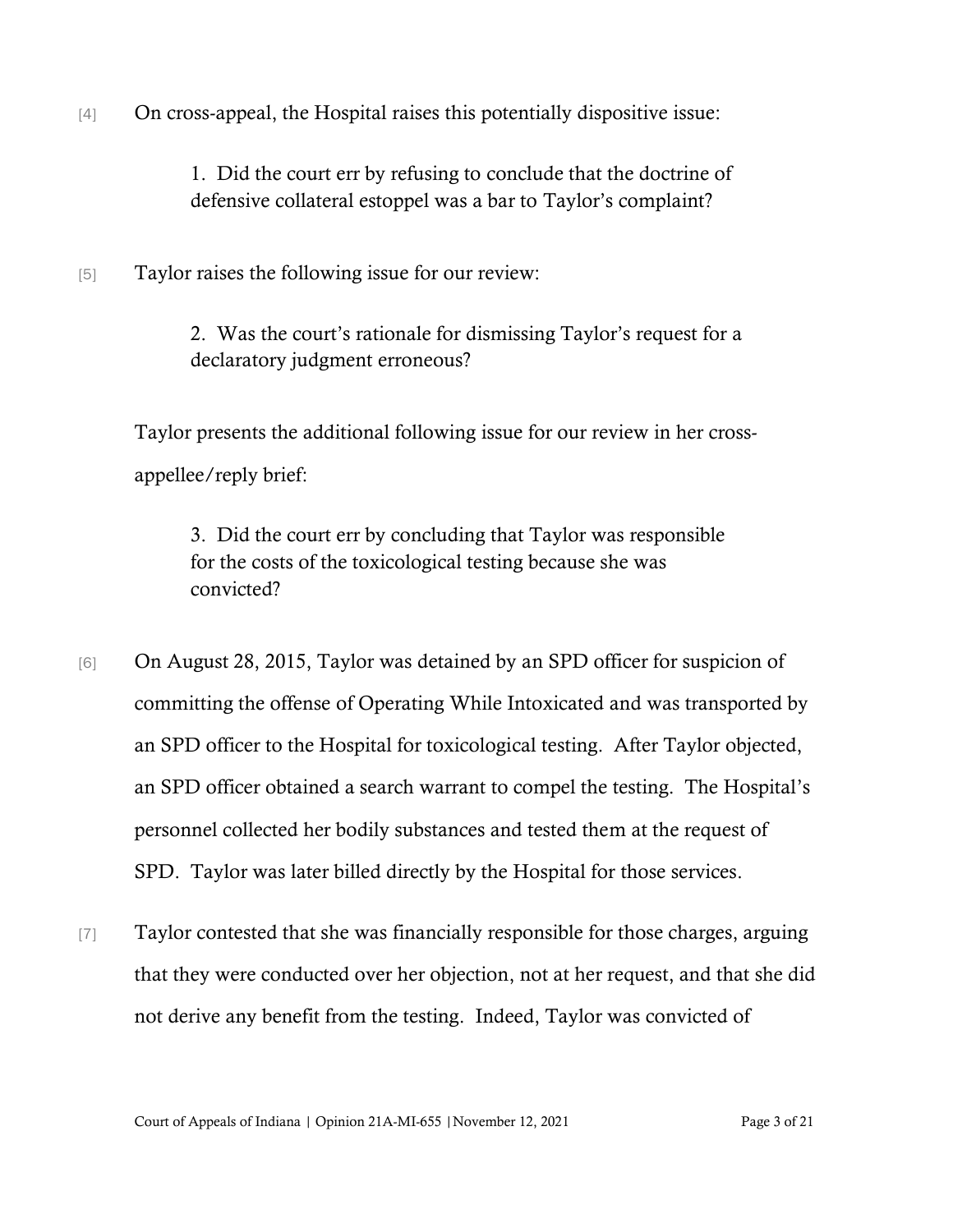Operating a Vehicle While Intoxicated Endangering a Person $^2$  as a result of the events on August 28, 2015. Appellants' App. Vol. 2, p. 88.

- [8] On March 23, 2016, Taylor filed a class action complaint alleging that charging her and others similarly situated for the Hospital's services, which were conducted at the behest of SPD and other law enforcement agencies in Washington County, was contrary to law. Taylor alleged in her complaint that she was not the only person who had been charged directly by the Hospital for services requested by those law enforcement agencies, and it was the Hospital's policy to do so. She asked the court to certify the action as a class action for all persons who were charged for testing conducted at the request of law enforcement in Washington County from March 23, 2014 until the present. She also requested an order finding her not financially responsible for the testing and sought reimbursement for any fees that were already paid.
- [9] Next, the Hospital filed an answer, admitting that Taylor received the bill for the services rendered and opposing the class certification, citing the requirements of Indiana Trial Rule 23, and arguing that Taylor could not meet the requirements of the Rule. Taylor filed an amended complaint for declaratory judgment, repeating her original requests, and adding a request that all members of the class be found not financially responsible for the Hospital's bills, and seeking reimbursement to each class member for fees already paid.

 $^{2}$  Ind. Code § 9-30-5-2(b) (1991).

Court of Appeals of Indiana | Opinion 21A-MI-655 |November 12, 2021 Page 4 of 21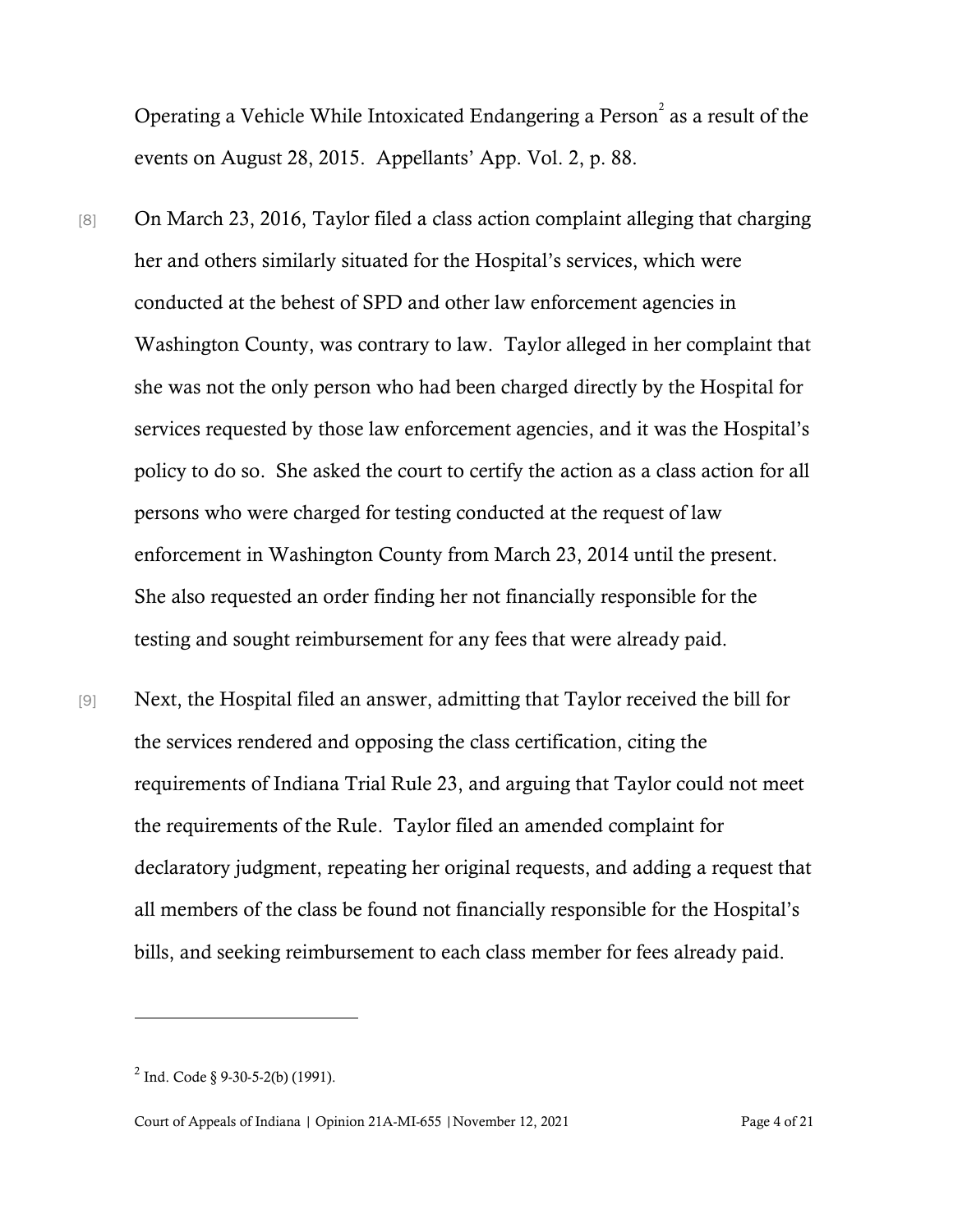Taylor also asked for injunctive relief, prohibiting the Hospital from directly charging other individuals for tests conducted by the Hospital at the request of law enforcement in the future. The Hospital filed an answer on March 20, 2017.

- [10] On June 28, 2017, Taylor filed her motion and brief in support of class certification, setting out her arguments in support of her fulfillment of the Rule 23(B) requirements. The Hospital filed its supplemental opposition to class certification, and after completion of discovery, the matter was set for hearing on the class certification request. The parties later agreed to waive a hearing and asked the court to rule on the parties' submissions.
- [11] The court's final judgment was entered on March 18, 2021, in which it concluded in pertinent part as follows:

# LEGAL AUTHORITY FOR CERTIFICATION \* \* \*

The Court using the criteria set out under TR 23(A) and 23(B) finds that [Taylor] has met the requirements of numerosity, commonality, typicality and adequacy of representation. \* \* \*

The Court has the responsibility and the authority to interpret Trial Rules and case law [precedents]. This Court determines that the individuals herein identified and described, as well as the possibility of any operator of a motor vehicle within this [Court's] jurisdiction, creates a class.

\* \* \* \*

Determination that a class of [Plaintiffs] exists, does not create a cause of action in and of itself. Certification as a class carries no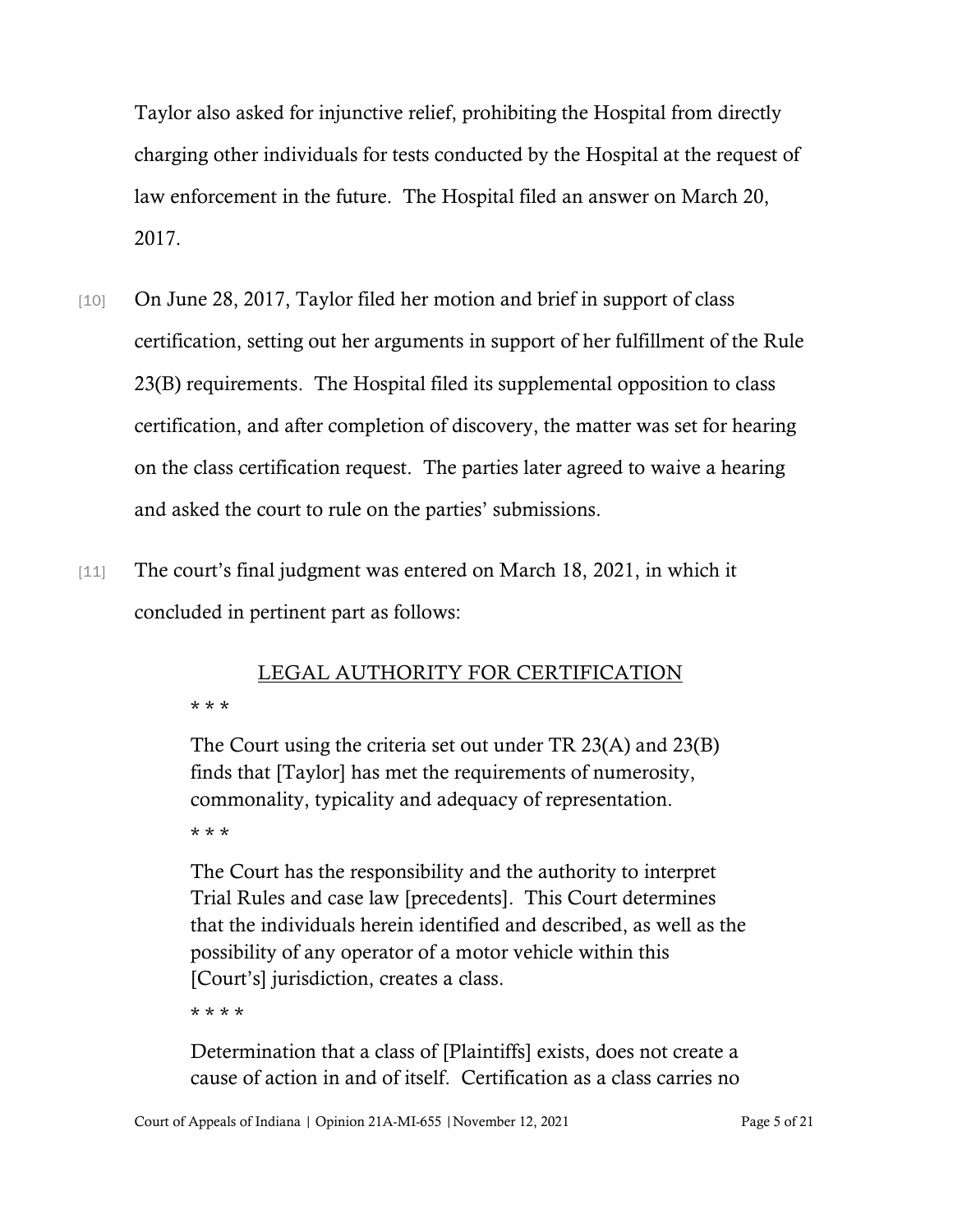implication as regarding the merit of the Case[.] In this instant case there is clearly a class of Plaintiffs who have been aggrieved or [may be aggrieved] by mistake, misunderstanding or misinterpretation of the law.

\* \* \* \*

St. Vincent Salem Hospital, Inc. acted at the direction of the law officers from a multiplicity of jurisdictions. Those officers caused St. Vincent Salem, [sic] to perform tests and laboratory analyses acting under the color of law. (see 42 U.S.C.A. Section 1983). St. Vincent Salem assumed they were following lawful procedure when they charged the arrestees for medical services. The hospital was given a reason to believe that the officers had the authority to create such an obligation.

\* \* \* \*

An arresting officer, without court approval, can not cause a suspect to suffer financial charges without the [arrestee's] consent. It is a matter of common law that no man can incur debt obligating another person. The Legislature addressed this matter. The State can not assess fines, fees and costs without a determination of guilt. (*See IC 36-2. et seq and 11-12 et seq*). Arrestees are not responsible to the provider of services. They can not be held to account nor can they be sued for services that are the responsibility of governmental or political subdivisions.

St. Vincent Salem Hospital performed tests, did analysis and laboratory work based on apparent authority of the presenting officers. The delivery of suspects to a hospital for testing should be a rare occurrence. St. Vincent Salem Hospital has suffered from this regulatory dispute. Resources of the hospital have been expended and time has been consumed without just cause or reason. The hospital has incurred legal costs in defending the suit.

Under the law of "implied consent" any operator of any vehicle can refuse tests and suffer the consequences that flow from their refusal. It is blatantly unfair to the arrestee to be threatened by law enforcement with loss of license for refusing an invasive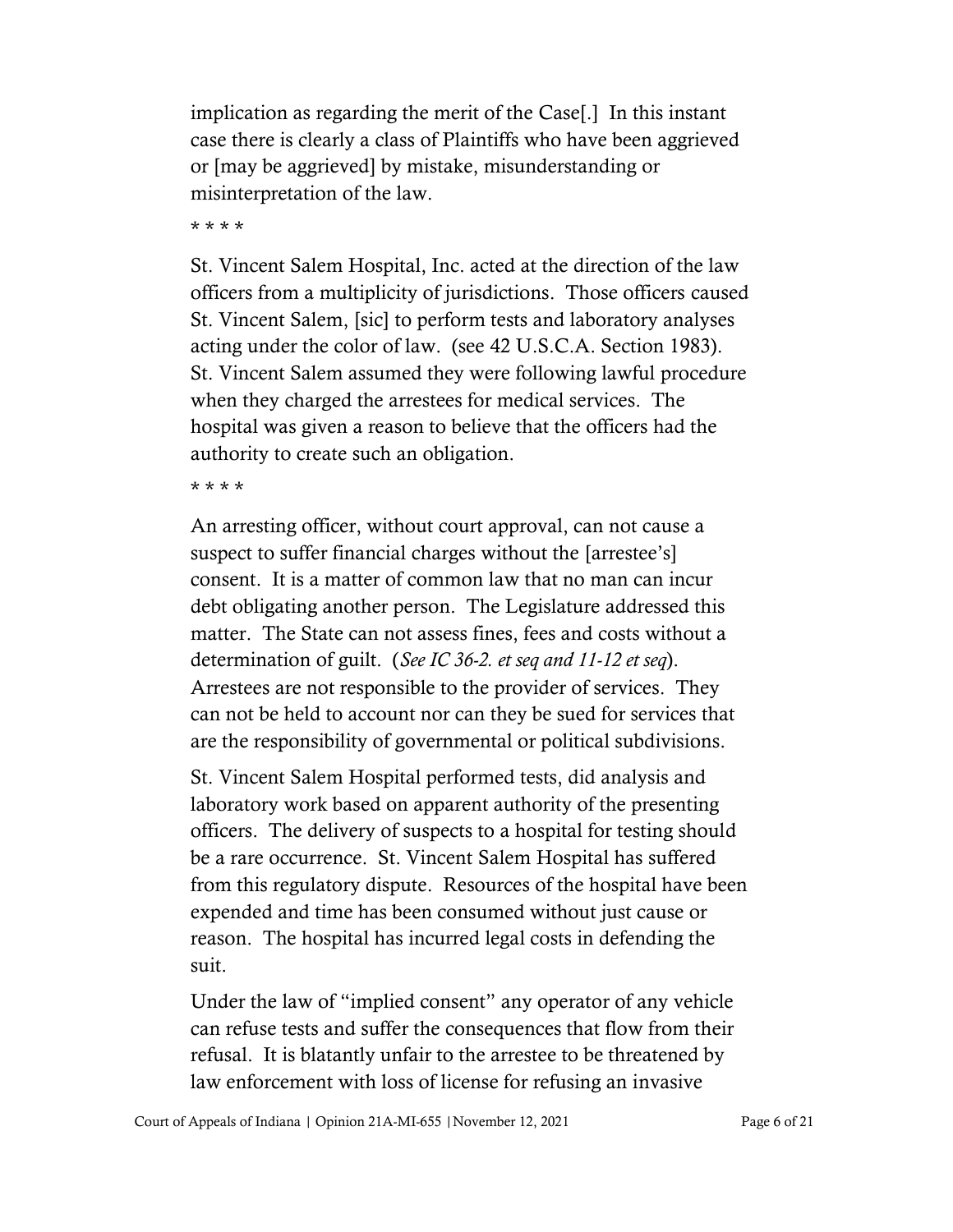procedure without a court order, and then be assessed a charge for those procedures.

# CHEMICAL TEST AND FINANCIAL RESPONSIBILITY

An individual who is placed in a Sheriff's car, State Police Cruiser, Indiana State Conservation [Officer's] or Town [Marshall's] commission or any other vehicle used by law enforcement is ARRESTED. Upon arrest the suspect becomes the responsibility of the County where he is held. *(Indiana Code 36-2-13-19)*. The suspect arrestee may voluntarily pay or their medical insurance may be used to defray costs. *IC 36-2-13-18(g):*

"If a person is subjected to lawful detention after entering onto the premises of a hospital, the County in which the hospital is located is financially responsible under IC 11-12-5 for health care services provided to the person while the person is subject to lawful detention[.]" [Emphasis added]

This statute does not prohibit the County from seeking payment nor assessing fees against the arrestee. It does not permit the hospital to directly bill the arrestee.

\* \* \* \*

Only the State may impose a fine after the accused is convicted of an alcohol or drug offense in violation of law, by either trial [or] plea bargain. Then [the] State may impose fines, fees and costs sufficient to make the county whole.

\* \* \* \*

# DECLARATORY JUDGMENT

This cause having come[] before this Court on Motion of the Plaintiff[s] and after being fully briefed by the parties, and after considering the argument of counsel, the court comes now and determines that a Declaratory Judgment is not appropriate in this Cause and does hereby DISMISS THE [PLAINTIFFS'] prayer for Declaratory Judgment Summary. It is the Court's opinion that the Plaintiffs have failed in their proof of damages and further failed to show St. Vincent Salem Hospital to be either culpable or malicious in their actions. Class actions and the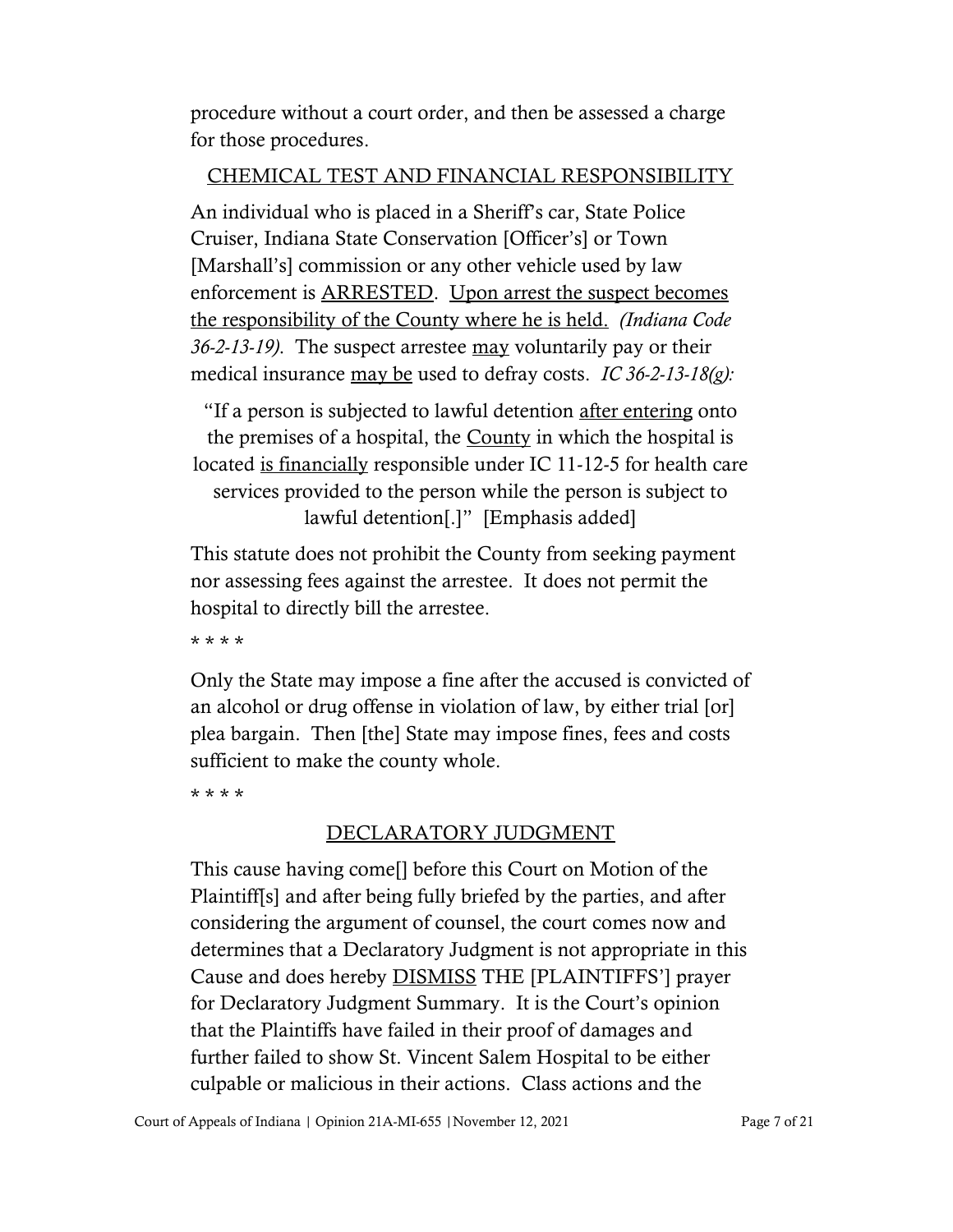Court[']s decision to certify the matter as such is conditional and may be reversed, revoked or modified at any time prior to a final judgment being entered. Trial Rule 23(B)(2) is intended to reach situations where a part[y] has taken action or refused to take action with respect to a class, and final relief of an injunctive nature or of a corresponding declaratory nature, settling the legality of the aggrieving behavior with respect to the behavior against the interests of the class as a whole. Declaratory relief "corresponds" to injunctive relief when, as a practical matter, it affords injunctive relief or serves as the basis for later injunctive relief. This section does not extend to, nor does it service claims such as presented in the Cause. This section does not extend to cases as here, in which the appropriate final relief relates primarily, principally, and predominantly to monetary damages.

The statute is clear, the responsibility of State sanctioned testing lies with the political subdivision that requested the tests. The Sheriff's Department, the detention center or the county government is responsible, and St. Vincent Salem presented persons bills for charges that are not sustainable.

\* \* \* \*

# RULE

1. Plaintiff[s'] request for class certification is sustainable however it is MOOT. There being NO palpable harm not previously addressed by statute;

2. Plaintiff[s] may seek relief under the Statutes as provided. Those who have been found in violation of the law for driving while impaired by alcohol or illegal substances must stand their costs as they apply;

3. All chemical tests, hospital services of any kind necessitated or treatment brought about by any Law [Enforcement] agency shall be the responsibility of the requesting agency, the Sheriff's Department, Prosecutor's Office or County Government as provided by Statute. The arrestee, upon a determination of guilt or violation of the rules of operating a motor vehicle, may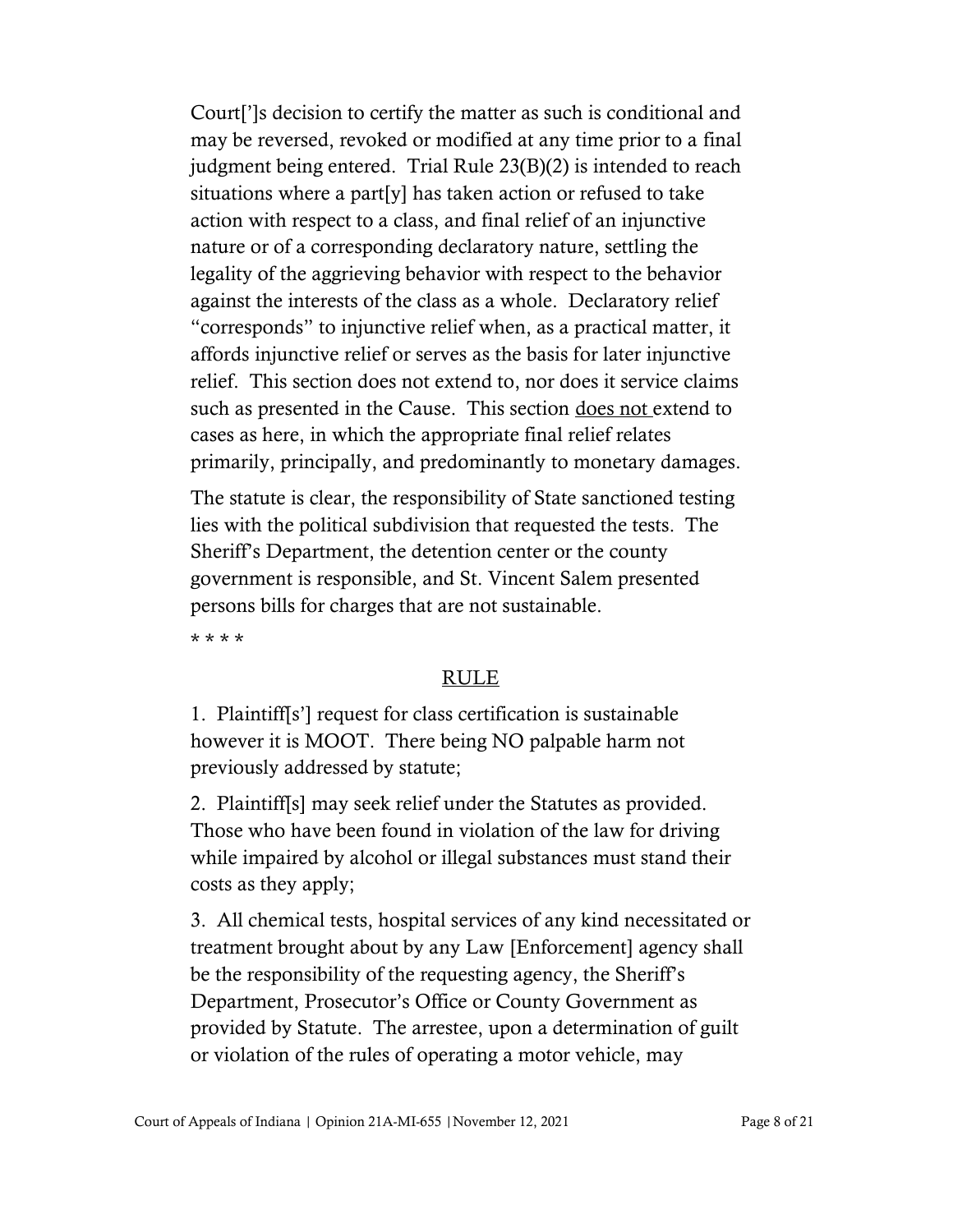voluntarily pay the fine and costs or they may use the benefits of medical insurance; and

4. St. Vincent Salem must not bill the individuals subjected to law enforcement requests for testing and analysis. They are directed to seek payment pursuant to this order as stated above.

*Id.* at 16-23.

- [12] The court also noted that similar causes of action had been filed in circuit courts, including that very one, concerning the very same question. The court did not read any of those other findings, apparently to reach an independent decision on the present matter. Additionally, the court noted that the Hospital argued that the matter presented is "res judicata" based on the prior rulings, but the court concluded that those rulings "are persuasive [sic] they are not precedent, they are not authority." *Id.* at 22.
- [13] More specifically, the trial court observed,

Trial Courts are at the bottom of the judicial hierarchy in authority and jurisdiction. The decisions from a [Trial] Court are most usually persuasive as primary authority. Trial Court rulings and opinions bind the parties involved in that instant case, but other trial courts hearing similar cases are not bound by the opinions of other trial courts in different jurisdiction[s]--or within the same Court. Rulings and opinions of Trial Courts are case specific.

*Id.* at 22-23. This appeal followed.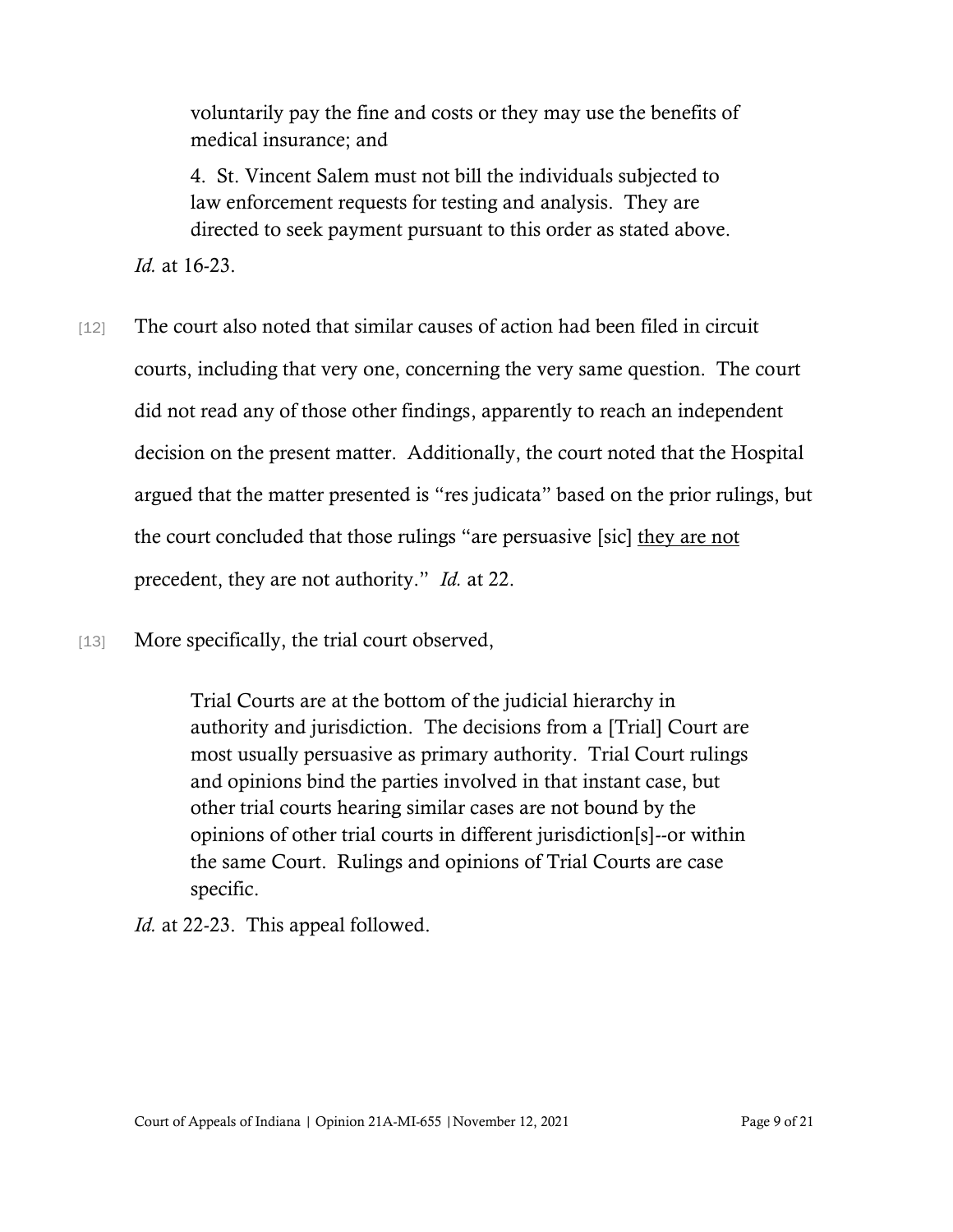# 1. Res judicata

[14] Charles Darnell v. St. Vincent Salem Hospital, Inc., 88C01-1702-MI-87,<sup>3</sup> filed on February 1, 2017, and decided after a bench trial on the issue of class certification on April 9, 2020, is a case the trial court in the case before us acknowledged was decided by a special judge in the same court. However, the trial court in the instant case – Taylor's case – did not read the special judge's order in *Darnell*. The Hospital brings the *Darnell* case to our attention in support of its res judicata argument. Because resolution of the cross-appeal appeal issue will influence the resolution of the other issues, we address it first.

#### *The Darnell Case*

[15] In the *Darnell* case, counsel who represented Darnell and his proposed class revealed that he also served as counsel for Taylor and her proposed class in what counsel referred to as a "companion case." *Darnell*, 88C01-1702-MI-87 ("Plaintiff's Motion & Brief In Support Of Class Certification" \*2). The *Darnell* decision was issued prior to the decision in *Taylor*. Taylor's complaint sought to include in her class action members of the motoring public in Washington County from March 23, 2014 until the present, and Darnell sought to include in his class action members of the motoring public in Washington County from February 1, 2015 to the present, each including in their classes those who had

 $3$  Ind. Evid. Rule 201(a)(1)(B) & (c); "A court may take judicial notice whether requested or not." *Sanders v. State*, 782 N.E.2d 1036, 1038 n.4 (Ind. Ct. App. 2003). We take judicial notice of this case. The decision is also included in the record. *See* Appellants' App. Vol. 2, pp. 104-14.

Court of Appeals of Indiana | Opinion 21A-MI-655 | November 12, 2021 Page 10 of 21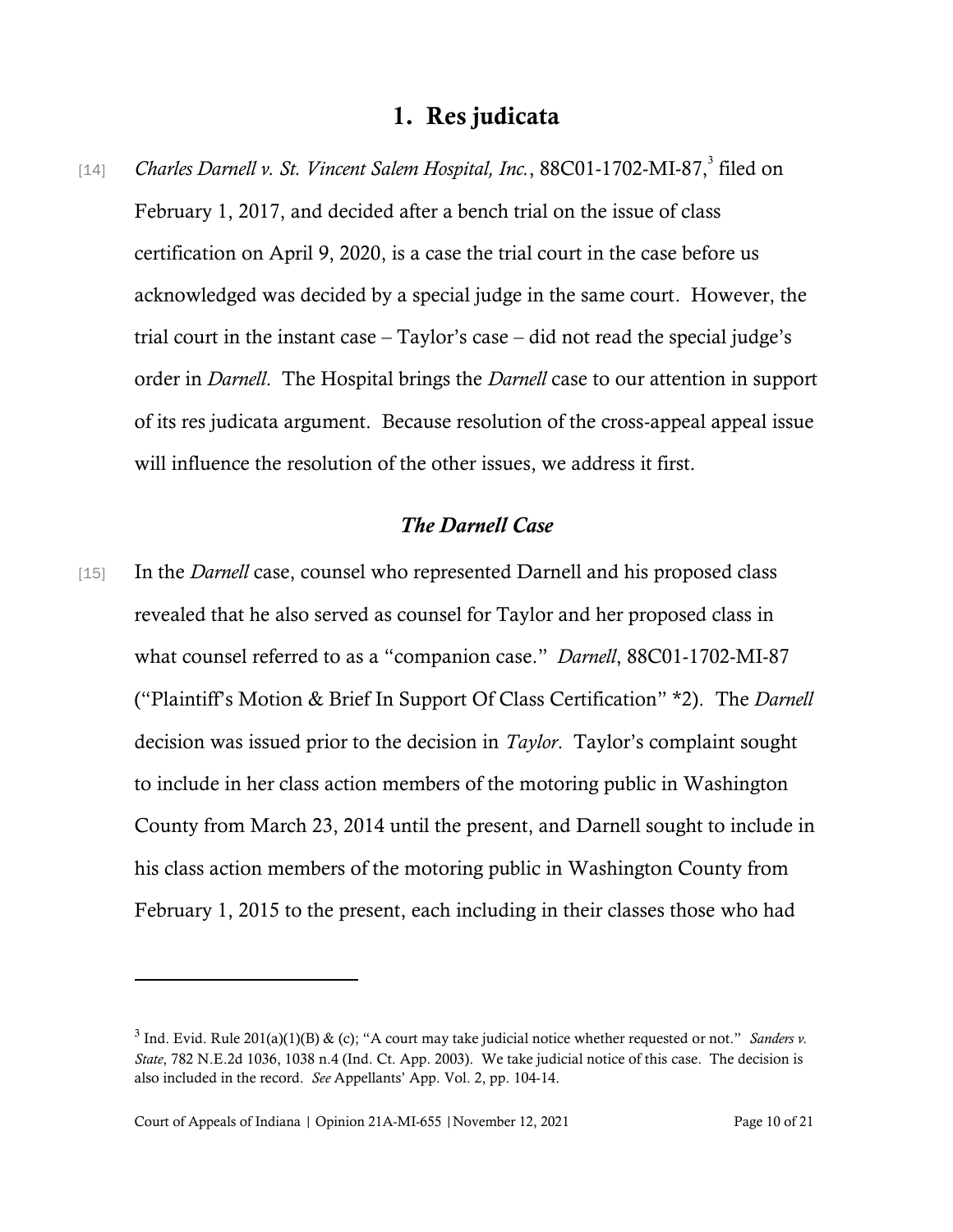been charged by the Hospital for toxicological testing completed at the request of law enforcement in Washington County. Though not named, Taylor's August 28, 2015 arrest that led to the Hospital's billing, arguably fell within this class.

[16] The *Darnell* court concluded that: 1) Darnell had not met the requirements under Rule 23(A) or (B) for class certification; 2) Darnell's request for declaratory judgment was moot based on the evidence presented at the hearing of Darnell's non-payment of the bill; 3) the request for reimbursement was denied based on the same evidence presented at the hearing; and 4) the request for injunctive relief was denied as moot because the Hospital had indicated it was no longer pursuing payment on bills previously issued and had changed its policy to cease billing individuals directly, instead billing the law enforcement agency or the prosecutor's office. *Darnell*, 88C01-1702-MI-87 (April 1, 2020 order, \*11); Appellants' App. Vol. 2, pp. 100-02.

### *Res Judicata in the Taylor Case*

- [17] The Hospital contends that the judgments in *Darnell* and another case decided in Harrison Circuit Court on December 18, 2018, preclude Taylor from bringing her action and that the trial court erred as a matter of law by finding that res judicata did not apply. The Hospital says that the court's judgment should be reversed, and Taylor's claim dismissed. We disagree.
- [18] The Hospital's res judicata argument requires us to analyze both issue preclusion and claim preclusion, the two branches of res judicata. *See Freels v.*

Court of Appeals of Indiana | Opinion 21A-MI-655 | November 12, 2021 Page 11 of 21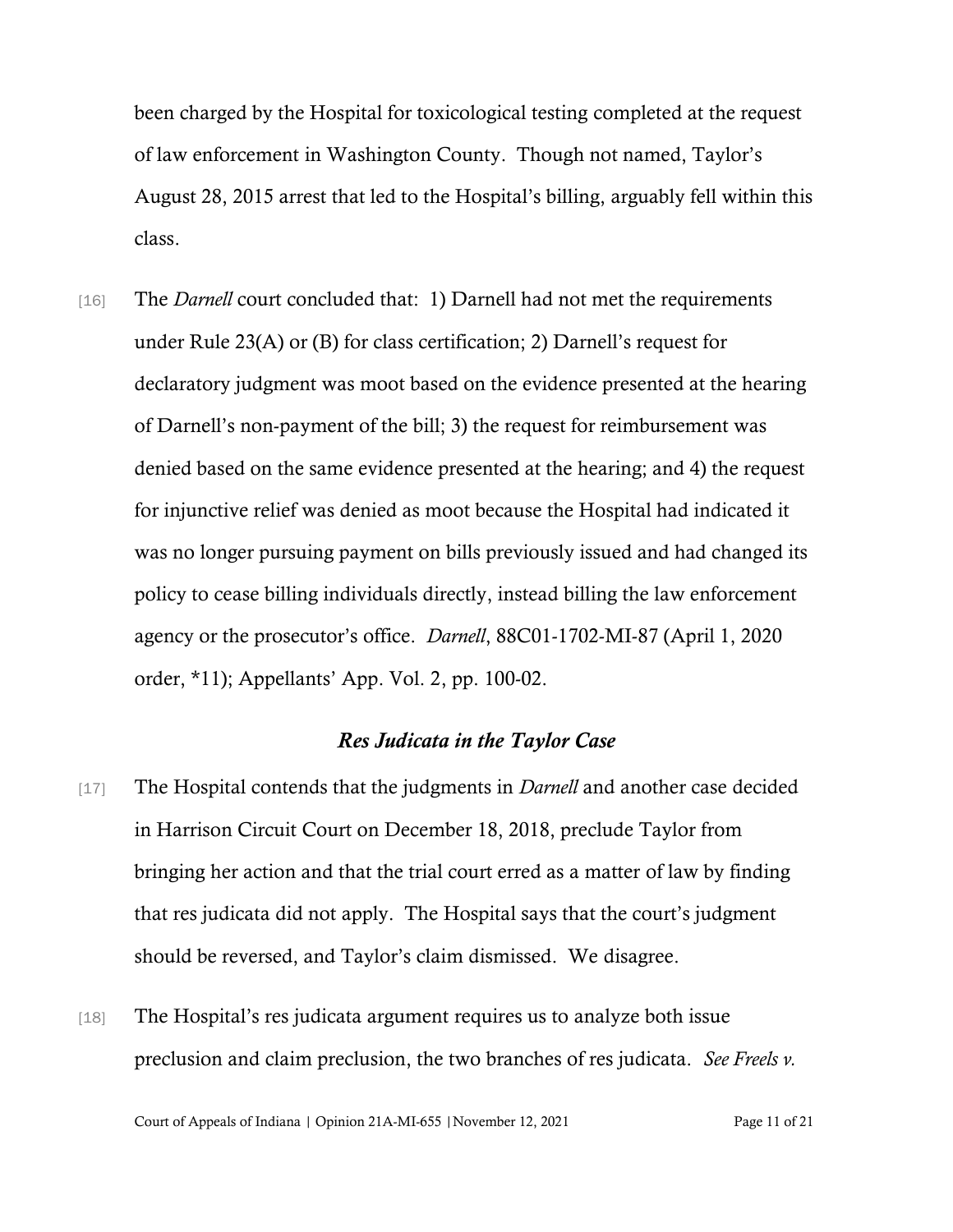*Koches*, 94 N.E.3d 339 (Ind. Ct. App. 2018). Whether res judicata applies as claim preclusion or issue preclusion (or collateral estoppel), its aim is to "prevent repetitious litigation of disputes that are essentially the same, by holding a prior final judgment binding against both the original parties and their privies."<sup>4</sup> *M.G. v. V.P.*, 74 N.E.3d 259, 264 (Ind. Ct. App. 2017). A trial court does not have discretion to ignore the doctrine of res judicata, because res judicata "supersedes [discretion] and compels judgment[.]" *Id.* at 263 (quoting *State v. Lewis*, 543 N.E.2d 1116, 1118 (Ind. 1989) (internal quotations omitted)). But a trial court's decision to disallow the defensive use of collateral estoppel will be reversed only upon an abuse of discretion. *Reid v. State*, 719 N.E.2d 451, 456 (Ind. Ct. App. 1999), *cert. denied.* Here, the trial court ignored the substance of the order, finding that res judicata was inapplicable on the basis of judicial hierarchy. Although we disagree with the rationale, we agree with the result.

#### *Does Claim Preclusion or Issue Preclusion (Collateral Estoppel) Apply?*

[19] So, our analysis turns to whether claim preclusion or issue preclusion, also described as collateral estoppel, applies. In *Angelopoulos v. Angelopoulos*, 2 N.E.3d 688, 696 (Ind. Ct. App. 2013), *trans denied*, we described the requirements for the application of claim preclusion and issue preclusion. What is common to both is that the party in the prior action must have been a party or

 $4$  "[A] 'privy' is one who after rendition of [a] judgment has acquired an interest in the subject matter affected by the judgment," or "whose interests are represented by a party to the action." *Becker v. State*, 992 N.E.2d 697, 700-01 (Ind. 2013) (quoting *MicroVote Gen. Corp. v. Ind. Election Comm'n*, 924 N.E.2d 184, 196 (Ind. Ct. App. 2010)).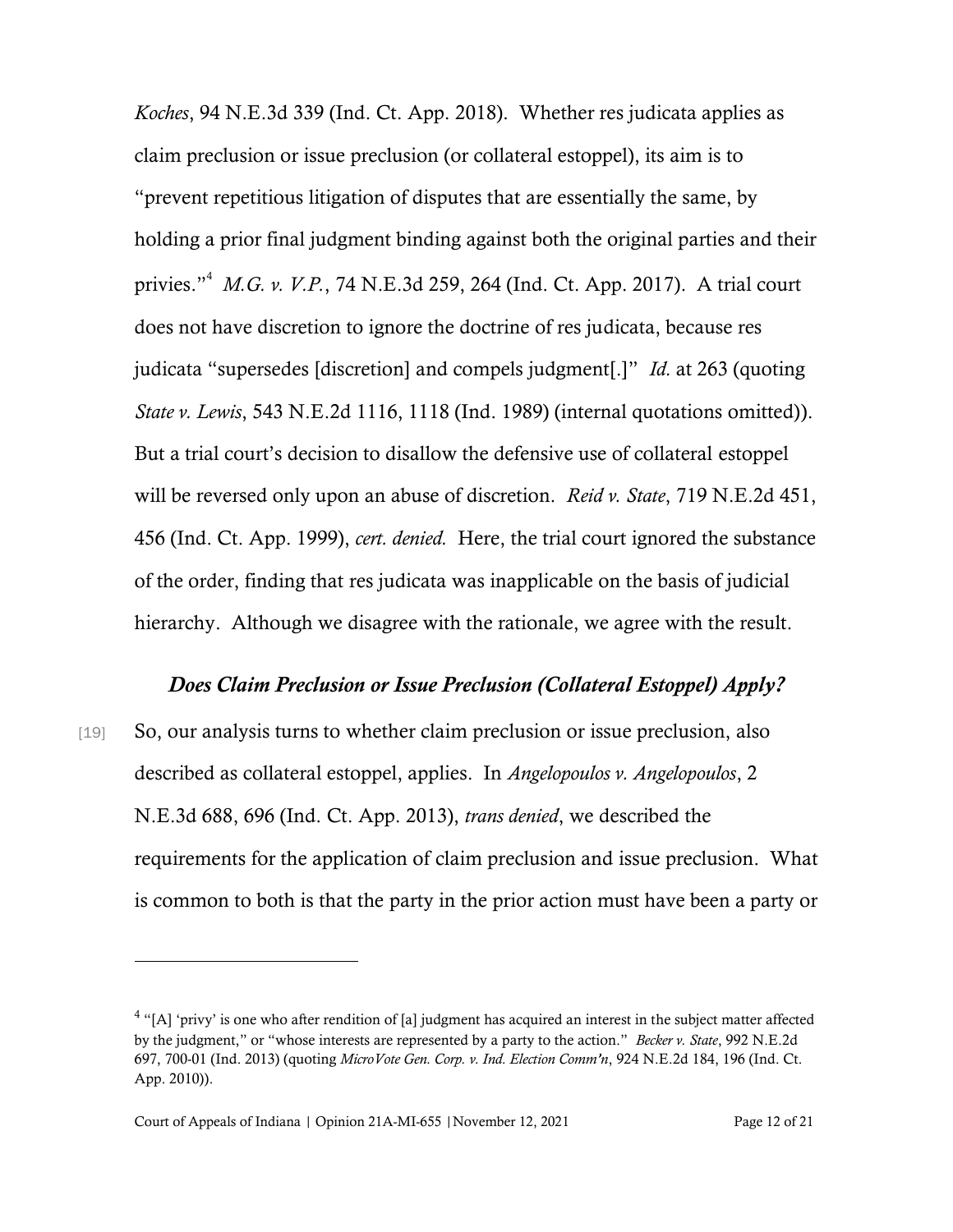in privity with the parties to the prior judgment. In the present case, the *Darnell* decision is not controlling because Taylor was neither a party to, nor a privity of, the party in the *Darnell* case.

- [20] In *Smith v. Bayer Corp.*, 564 U.S. 299 (2011), the United States Supreme Court resolved a division in the federal courts as to whether the denial of a class certification could establish collateral estoppel or issue preclusion. *See e.g.*, *In re Baycol Prods. Litig.*, 593 F.3d 716, 723 (8th Cir. 2010) (denial of class certification is binding on unnamed putative class members due to privity and adequate representation in prior proceeding); *In re Bridgestone/Firestone, Inc. Tires Prods.*, 333 F.3d 763, 768-69 (7th Cir. 2003) (unnamed putative class members treated as parties for purposes of collateral estoppel); *In re Bayshore Ford Truck Sales, Inc.*, 471 F.3d 1233, 1253-54 (11th Cir. 2006) (denial of class certification not sufficiently final to establish collateral estoppel).
- Court of Appeals of Indiana | Opinion 21A-MI-655 | November 12, 2021 Page 13 of 21 [21] The *Smith* Court began its analysis by restating "another basic premise of preclusion law: A court's judgment binds only the parties to a suit, subject to a handful of discrete and limited exceptions." 564 U.S. at 313. The Court further noted that because only parties can be bound by prior judgments, the Court has taken a "constrained approach to nonparty preclusion." *Id.* (quoting *Taylor v. Sturgill*, 553 U.S, 880, 898 (2008)). As for the definition of a party, the *Smith*  Court observed that a party is "[o]ne by or against whom a lawsuit is brought, or one who becomes a party by intervention, substitution, or third-party practice." *Id.* (internal citations and quotations omitted). Additionally, while an unnamed member of a certified class may be considered a party for the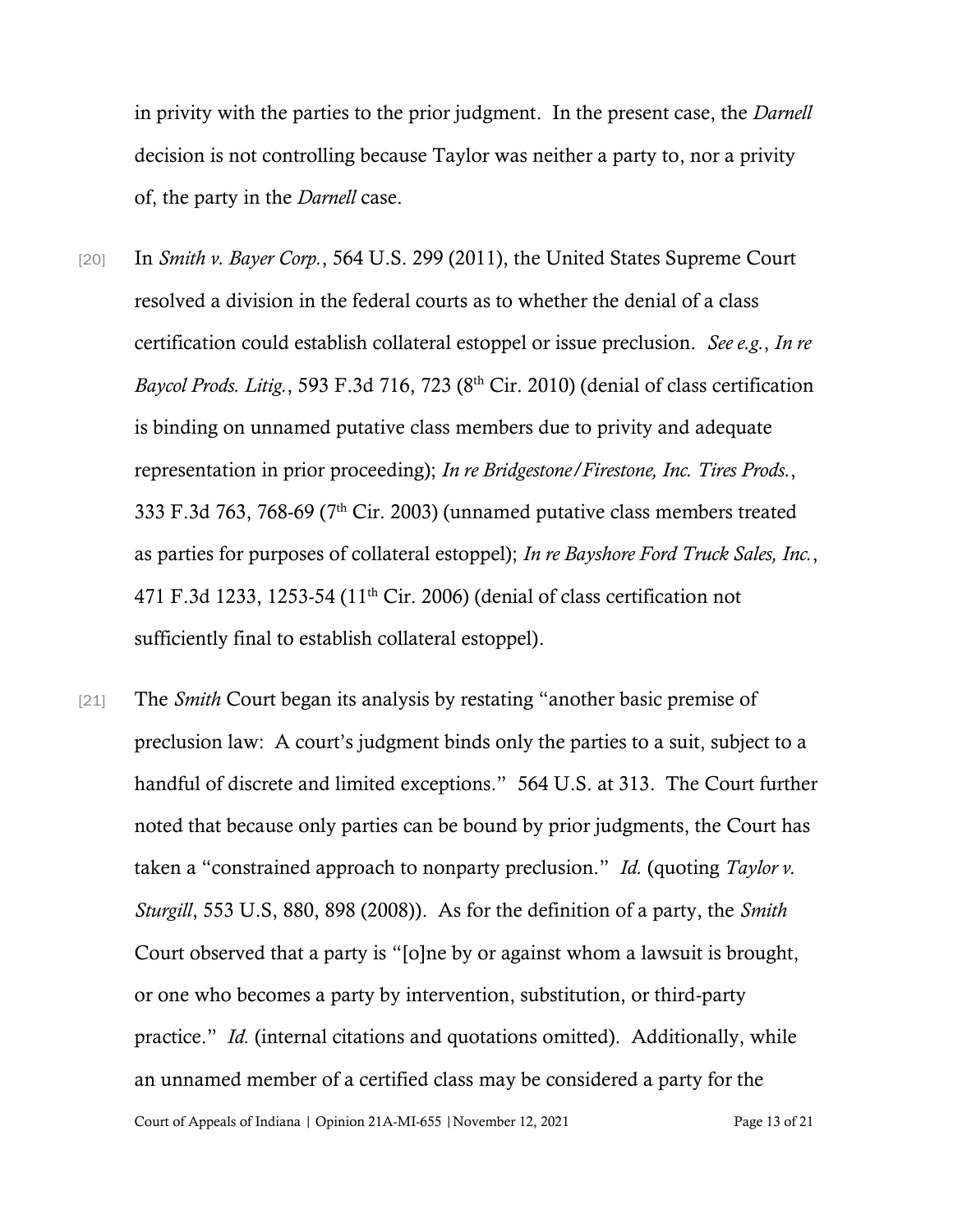purpose of appealing an adverse judgment, it is erroneous to argue that a nonnamed class member is a party to the class action litigation before the class is certified or once certification is denied. *Id.* (internal citation and quotations omitted).

[22] Based on the holding in *Smith*, we conclude that any error committed by ignoring the substance of the *Darnell* order is harmless because the court properly did not apply collateral estoppel or claim preclusion to the facts of the present case, thus leading to the same result as in *Smith*. The party/privity requirement is necessary for both claim preclusion and issue preclusion. The *Smith* Court's decision based on the definition of a party resolves the issue raised here under both branches of res judicata. Taylor was not a party to the *Darnell* case.

# 2. Declaratory Judgment

[23] In her amended complaint, Taylor argued that the Hospital "has a policy of performing collection of bodily substances/testing at the request of law enforcement and then charging the individual" for that testing. Appellants' App. Vol. 2, p. 45. She sought a declaratory judgment finding that the named plaintiffs and the unnamed members of the class were not responsible for any expense associated with the Hospital's collection/testing and that the members of the class were entitled to reimbursement for any fees that were already paid. *Id.* Additionally, she sought injunctive relief to prevent the Hospital from engaging in those billing practices in the future.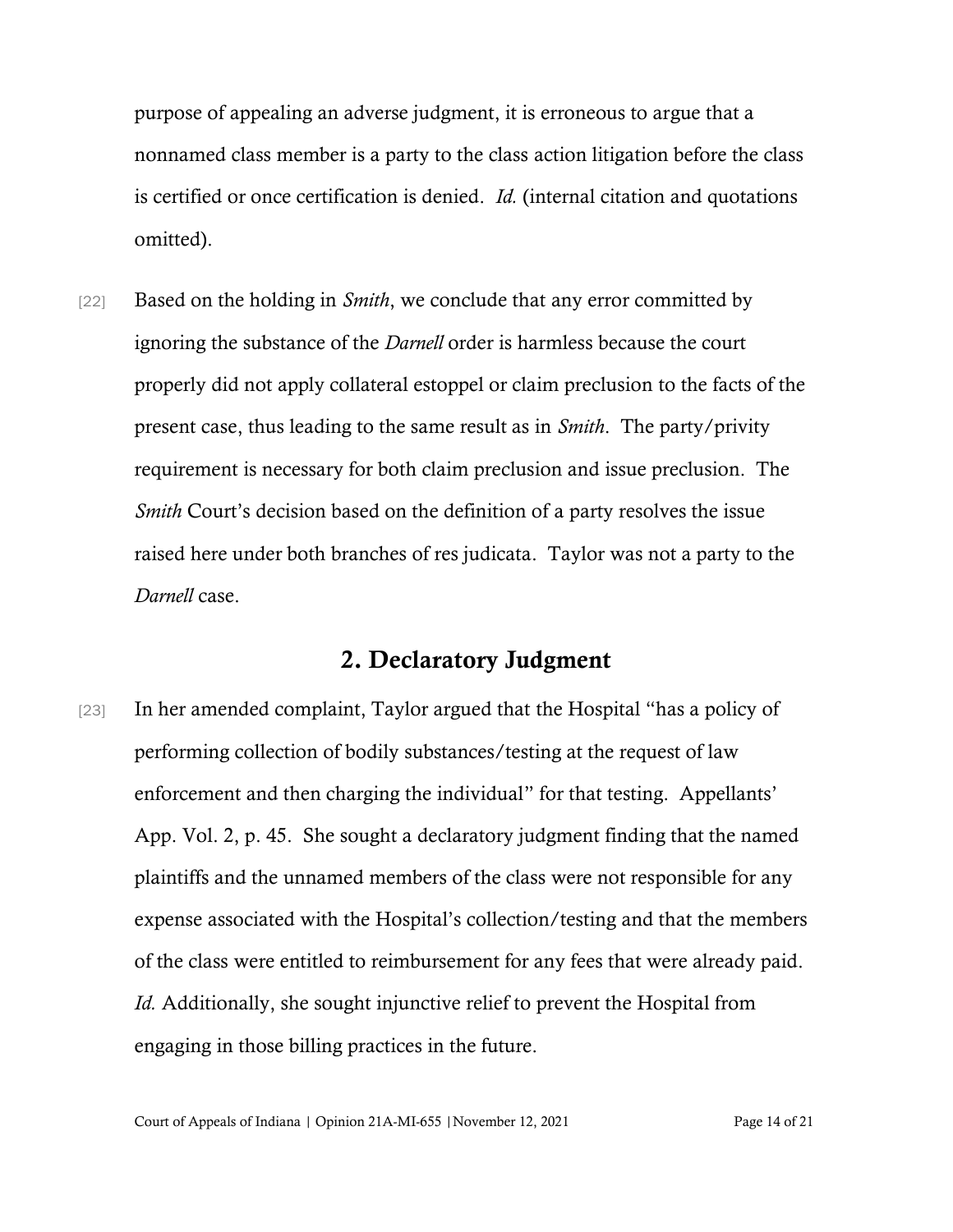### *Standard of Review*

[24] Taylor argues on appeal that the court erred by holding that a declaratory judgment was inappropriate, challenging the court's rationale for its decision. Here, the trial court entered specific findings of fact and conclusions of law sua sponte. When the trial court does so, the specific findings control only as to the issues they cover, and a general judgment standard applies to any issues upon which the court has not found. *Indep. Hill Conservancy Dist. v. Sterley*, 666 N.E.2d 978, 981 (Ind. Ct. App. 1996). A two-tiered standard of review is used when reviewing specific findings. *Harris v. Harris*, 800 N.E.2d 930, 934-35 (Ind. Ct. App. 2003), *trans. denied*. First, we determine whether the evidence supports the findings and then whether the findings support the judgment. *Id.* at 935. In deference to the trial court's proximity to the issues, we will reverse a judgment only when it is shown to be clearly erroneous. *Id.* A judgment is clearly erroneous when it is unsupported by the findings of fact and conclusions entered on the findings. *Id.* Although we defer substantially to the trial court's findings of fact, we do not do so as to the conclusions of law. *Id.* We evaluate questions of law de novo and owe no deference to the trial court's legal determinations. *Id.*

#### *Federal Guidance*

[25] Because Indiana Trial Rule 23 is based on Rule 23 of the Federal Rules of Civil Procedure, it is appropriate to consider federal court interpretations when applying the Indiana rule. *Farno v. Ansure Mortuaries of Ind., LLC*, 953 N.E.2d 1253, 1269 (Ind. Ct. App. 2011).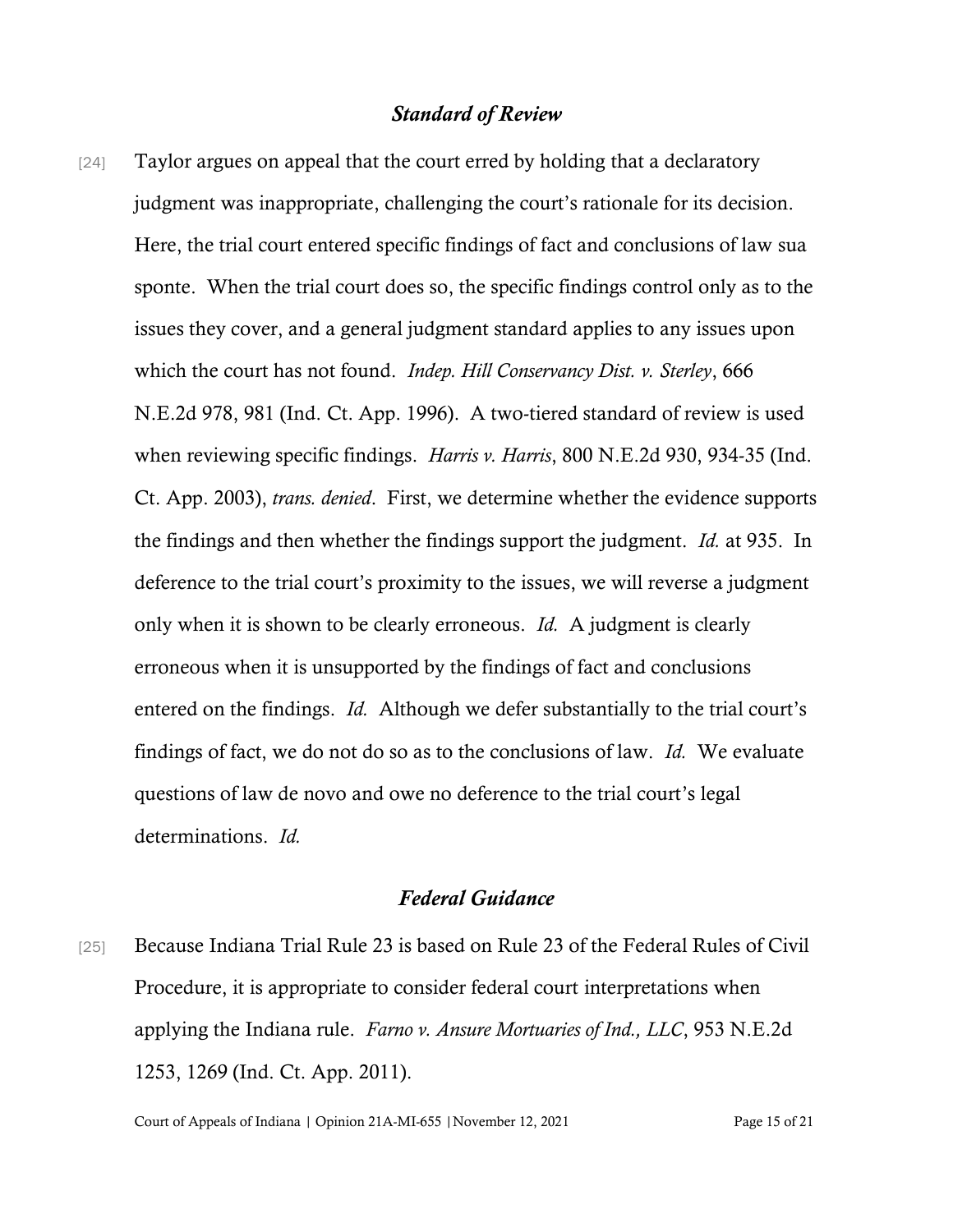[26] The Federal Advisory Committee Notes on the 1966 Amendment to the federal rule explicitly state that subdivision (B)(2) of Rule 23 "is intended to reach situations where a party has taken action or refused to take action with respect to a class, and final relief of an injunctive nature or of a corresponding declaratory nature, settling the legality of the behavior with respect to the class as a whole, is appropriate." 39 F.R.D. 69, 102 (1966). The Committee observes that "[a]ction or inaction is directed to a class within the meaning of this subdivision even if it has taken effect or is threatened only as to one or a few members of the class, provided it is based on grounds which have general application to the class." *Id.* "However, *this subdivision does not extend to cases in which the appropriate final relief relates exclusively or predominately to money*  damages." Id. (emphasis added).<sup>5</sup>

### *Application of the Law to Taylor's Case*

[27] Here, the trial court found and concluded that Taylor and the class had failed "in their proof of damages," further concluding that declaratory judgment was not appropriate against the Hospital, and that the Hospital was neither culpable or malicious in its actions. Appellants' App. Vol. 2, p. 21. The court echoed the language of the Federal Advisory Committee Notes by concluding that the method by which Taylor had sought declaratory and injunctive relief–Rule 23(b)(2)–did not "extend to cases as here, in which the appropriate final relief

<sup>5</sup> This language was cited in dicta in *Wal-Mart v. Bailey,* 808 N.E.2d 1198, 1207-08 (Ind. Ct. App. 2004).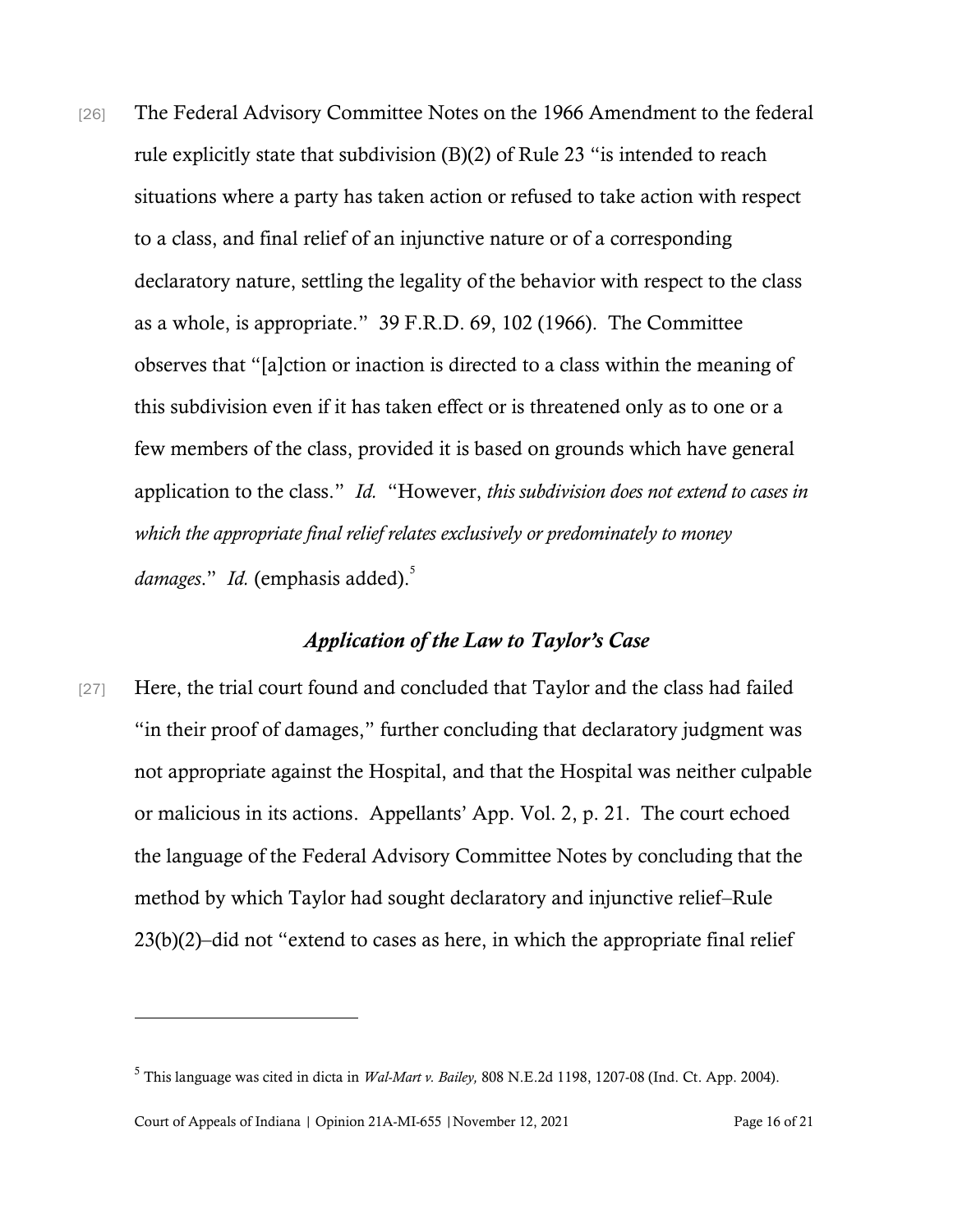relates primarily, principally, and predominately to monetary damages." *Id.* at 22.

[28] Our Supreme Court said in *Dible v. City of West Lafayette*, 713 N.E.2d 269, 272 Ind. (1999) (citing *Volkswagenwerk, A.G. v. Watson*, 181 Ind. App. 155, 390 N.E.2d 1082, 1085 (1979) (citations omitted)),

> When considering a motion for declaratory judgment, the test to be applied is whether the issuance of a declaratory judgment will effectively solve the problem, whether it will serve a useful purpose, and whether or not another remedy is more effective or efficient. The determinative factor is whether the declaratory action will result in a just and more expeditious and economical determination of the entire controversy.

The *Dible* Court further quoted from *Volkswagenwerk* as follows:

The use of a declaratory judgment is discretionary with the court and is usually unnecessary where a full and adequate remedy is already provided by another form of action. However, according to [Ind. Trial Rule 57], the existence of another adequate remedy *does not preclude* a judgment for declaratory relief in cases where it is appropriate. *Id.* (citations omitted).

*Id.* (quotations omitted) (emphasis added). Again, the issuance of declaratory relief lies in the discretion of the trial court and "the rule *permits* the original judgment to be supplemented . . .by damages. . . ." 10A C. WRIGHT, A. MILLER, & M. KANE, FEDERAL PRACTICE AND PROCEDURE § 2771 (1983) (emphasis added).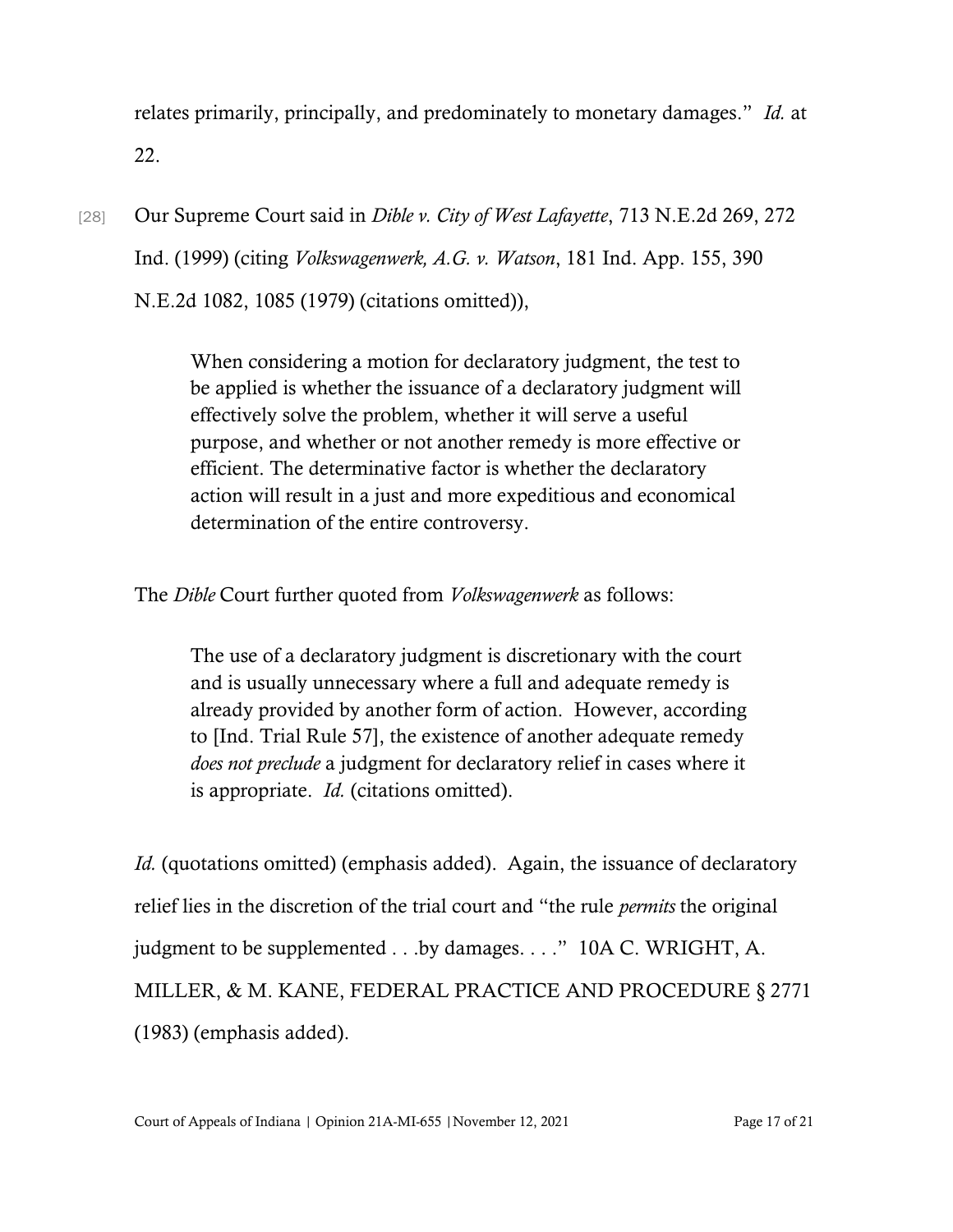- [29] The relief Taylor sought predominately involved monetary damages, i.e., an order stating that she and the class did not have to pay the Hospital. The court found and concluded that Indiana Code section 36-2-13-18(g) (2011) already establishes the financial responsibility for health care services provided to a person who is in lawful detention. That responsibility lies with the county. *See id.*
- [30] The damages claim also sought reimbursement for fees already paid, i.e., monetary damages. Because recovery of monetary damages was the predominate reason for the request for declaratory relief, it is exactly the kind of relief the Federal Advisory Committee found was not available under Rule 23(b)(2) as the primary basis for the judgment. The court properly concluded that although a damages award could be made to supplement a judgment, it should not be made in this case. This decision comports with the language from *Dible* and *Volkswagenwerk*. While a damages award is *not precluded* as a supplement to the judgment, it is not mandated either "where the appropriate final relief relates primarily, principally, and predominately to monetary damages." *See* 39 F.R.D. at 102.
- [31] Examining whether the evidence supports the findings, the record reflects that Taylor and the class failed in their proof of damages. The Hospital was acting under the direction and authority of SPD. The evidence did not support a finding of culpable or malicious behavior on the part of the Hospital. Taylor's medical insurance paid the allowable amount for the services and the remainder of the charge was written off, leaving her with a balance of zero. Appellants'

Court of Appeals of Indiana | Opinion 21A-MI-655 | November 12, 2021 Page 18 of 21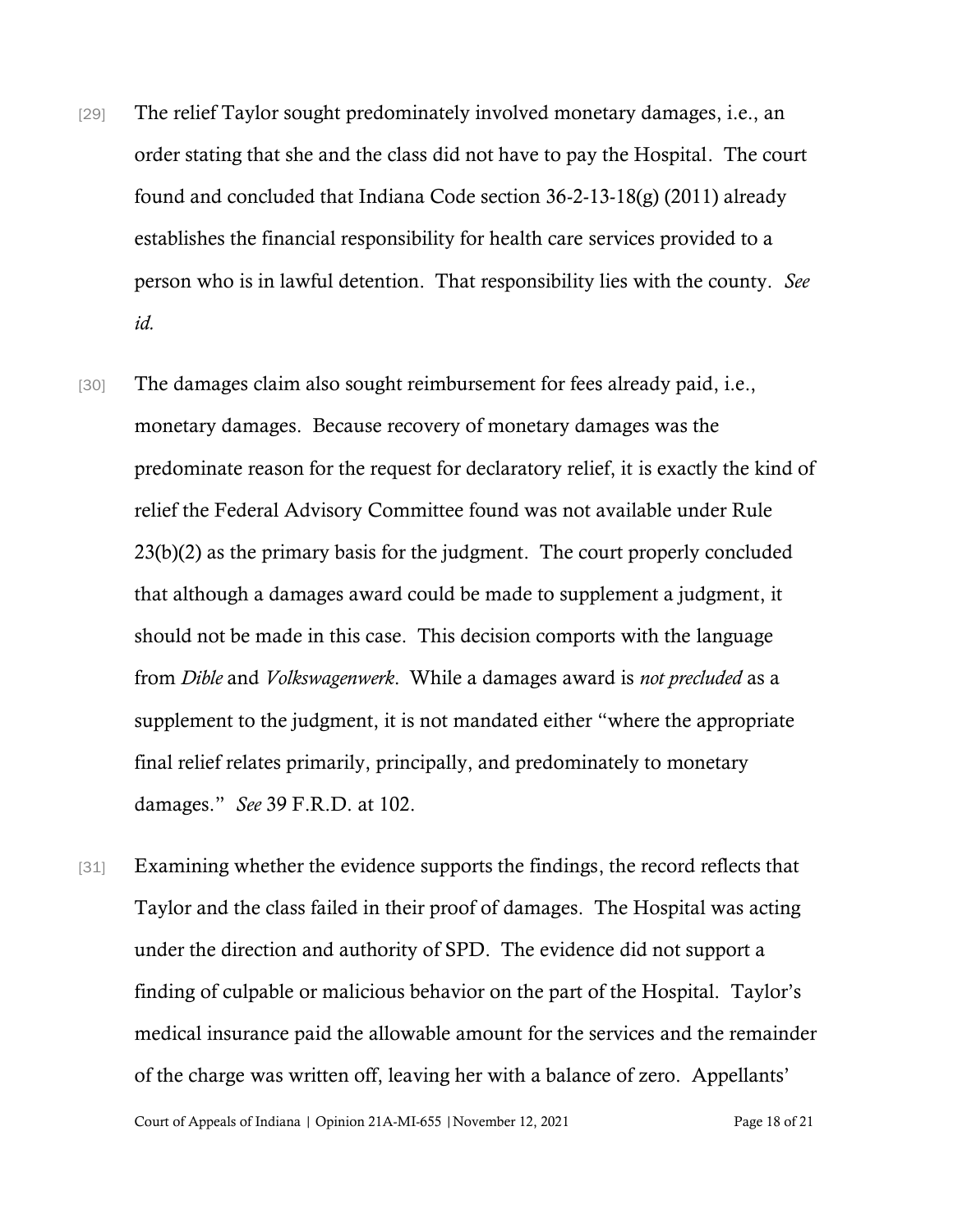App. Vol. 2, p. 87. Others included in the class may not have been convicted, may not have paid the Hospital's bill, others may have discharged the "debt" in bankruptcy, others may have had insurance coverage similar to Taylor's, while still others may have voluntarily paid. Because Indiana Code section 36-2-13- 18(g) already establishes financial responsibility for medical services in situations involving arrestees, we cannot say that the trial court abused its discretion by concluding that declaratory relief was inappropriate. The order would have reiterated what the statute already says.

- [32] Additionally, under the general judgment standard, we note that the substance of the *Darnell* court's order, which was before the court but ignored, emphasized that "the Hospital had indicated it was no longer pursuing payment on bills previously issued and had changed its policy to cease billing individuals directly, instead billing the law enforcement agency or the prosecutor's office." *Darnell*, 88C01-1702-MI-87 (April 1, 2020 order, \*11); Appellants' App. Vol. 2, p. 114. This is further evidence to support the court's determination that declaratory judgment was unnecessary because the dispute had been resolved.
- Court of Appeals of Indiana | Opinion 21A-MI-655 | November 12, 2021 Page 19 of 21 [33] The trial court included in its order that the Hospital must not directly bill individuals brought in for testing by law enforcement but must seek payment as outlined in the court's order, i.e., from the county or requesting agency. *See id.* at 23. An issue becomes moot when "the principal questions in issue have ceased to be matters of real controversy between the parties." *Haggerty v, Bloomington Bd. of Public Safety*, 474 N.E.2d 114, 116 (Ind. Ct. App. 1985). "Under the Uniform Declaratory Judgments Act, cases which may be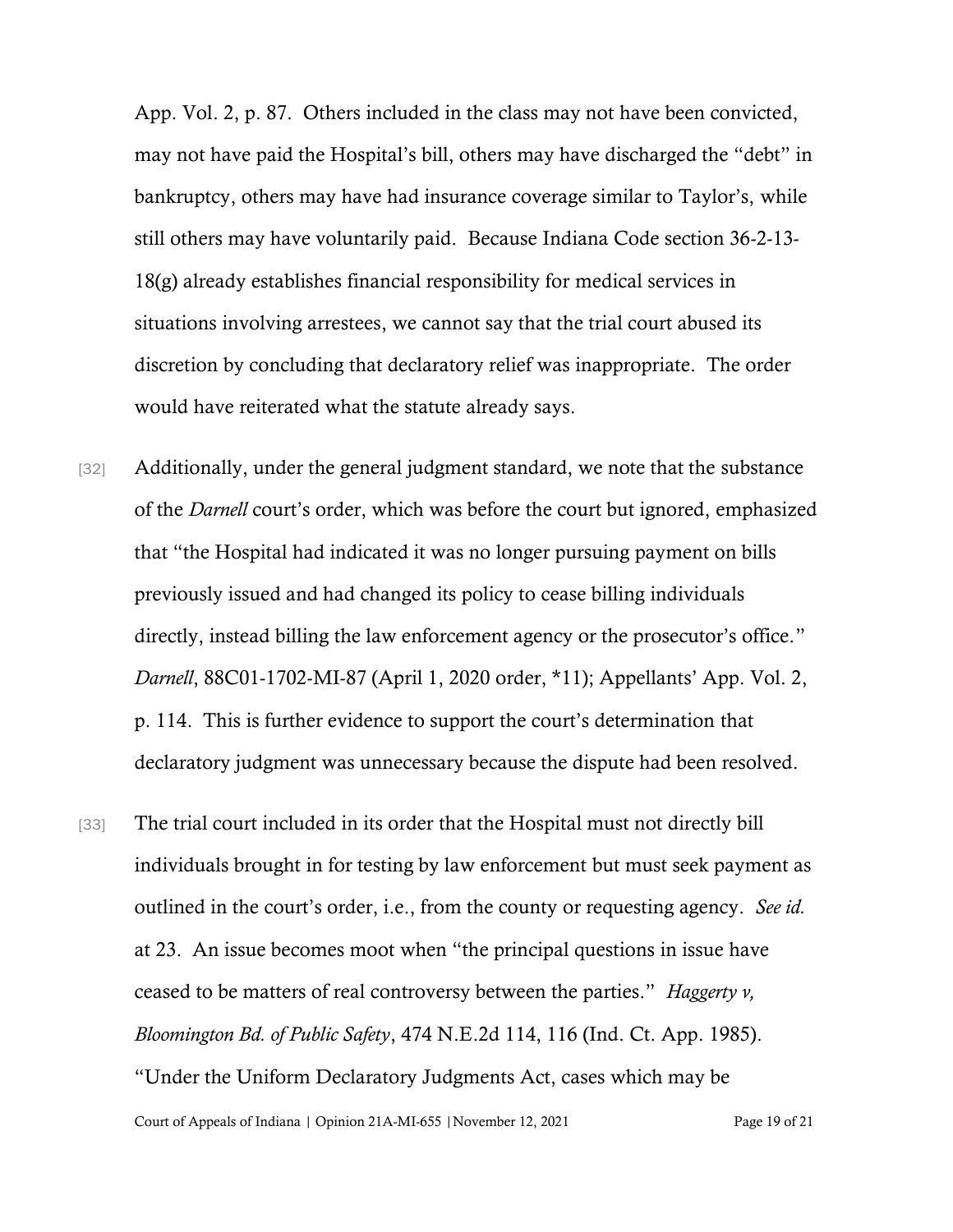considered by the courts . . . [must] not [be] moot and . . . [must] not call for merely advisory opinions." *Saylor v. State*, 81 N.E.3d 228, 232 (Ind. Ct. App. 2017) (internal quotations omitted). Taylor obtained the relief she sought in the court's order albeit not as a declaratory judgment.

[34] The court had the discretion to deny or issue a declaratory judgment. Under the facts and arguments presented here, we conclude that the trial court did not abuse its discretion and its order denying declaratory relief was not clearly erroneous.

# 3. Financial Responsibility

- [35] Taylor argues in her cross-appellee/reply brief that the trial court erred by stating in its order that she and those in the class "who have been found in violation of the law for driving while impaired by alcohol or illegal substances must stand their costs as they apply[.]" Appellants' App. Vol. 2, p. 23.
- [36] This issue was not raised in Taylor's opening brief. "The law is well settled that grounds for error may only be framed in an appellant's initial brief and if addressed for the first time in the reply brief, they are waived." *Monroe Guar. Ins. Co. v. Magwerks Corp.*, 829 N.E.2d 968, 977 (Ind. 2005); *see also*, Ind. Appellate Rule 46(C) ("No new issues shall be raised in the reply brief."). Additionally, in the case of cross-appeals, "[t]he appellant's reply brief shall address the arguments raised on cross-appeal." Ind. Appellate Rule 46(D)(3).
- Court of Appeals of Indiana | Opinion 21A-MI-655 | November 12, 2021 Page 20 of 21 [37] Taylor's opening brief addressed whether the trial court abused its discretion by failing to issue a declaratory judgment. The Hospital's brief raised a cross-